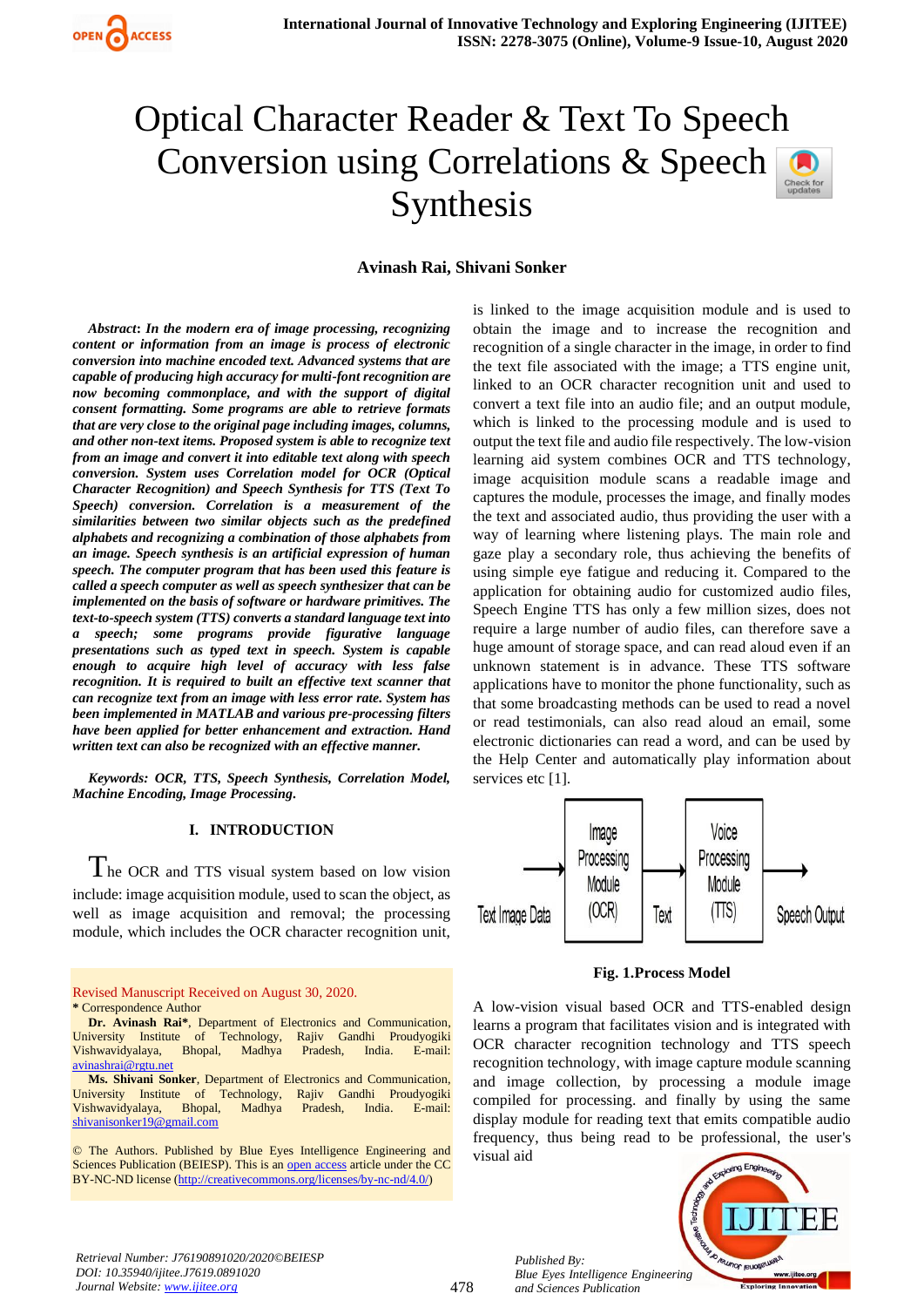# **Optical Character Reader & Text To Speech Conversion using Correlations & Speech Synthesis**

reading method reaches the listener dried, white line, with black written characters, eye-catching pattern, reduces eye strain, achieving the result that a low-level visual patient, presbyopia crowd and blind users complete the reading.



**Fig. 2.OCR Components [2]**

OCR word recognition unit, linked to image caption module, image acquisition, semantic image input and individual character spacing, find image caption matching image description.

# **II. RELATED WORKS**

# **A. Literature Survey**

Sneha.C.Madre [3] et al. proposed a system which is based on traditional OCR approach that directly segments the image. This paper shows the actual effort of the text being extracted from the image using Optical character recognition and the known character is converted to sound using the MATLAB environment. This suggested application is cost-effective, efficient and real-time. For this system, read the text in a text, newspaper, E-mail. This program can also be beneficial to people with visual impairments. And the interesting fact is that I'm trying to create a single hardware space where it's MATLAB. But the system can be installed and can be carried everywhere easily. The main purpose of this program is to meet the needs of Hand-Managed people and can interact with people who do not understand sign language. The TTS system can also be used in domain-specific programs such as train announcements. Shimona Gupta [4] et al. proposed a system which is based on Adaptive Neuro Fuzzy Inference System (ANFIS). This paper provides an automated system for finding text in a picture, dividing lines and letters and extracting individual character traits that can be used for character recognition followed by speech structure. In the pre-processing part the image is expanded, filtered and converted to a gray image to facilitate additional work, after pre-processing, the pre-processed image is activated when the text is found in the image and the lines and characters are removed. The morphological function is used to locate the text in the image. Linear segmentation was performed using the Y histogram and character removal was performed using the BoundingBox property of the linked component analysis. The feature release is the start of a debugging module. Zoning process is used for character extraction of characters; the features of the feature released are provided by the Adaptive Neuro Fuzzy Inference System for character identification that gives the character its identity and transforms it into speech. The overall accuracy achieved for this program is approximately 92.9%.



**Fig. 3.Overview of the System [4]**

Mullani.J.J [5] et al. proposed a system which is based on LABView approach which is Microsoft speech conversion software. This work introduces the OCR based Speech Synthesis System to produce record yields that can be used as a direct means of communication between people. The framework is available in the Lab section to review 7.1. There are two phases of the framework initially by the OCR and then the second by Speech Synthesis. In OCR printed or embedded in character databases it is scanned and the image is acquired using LabA's IMAQ view and then the characters are identified using the classification and composition techniques done in LabVIEW. The content acquired in the Insecond section is converted into speech. The ACTIVE X inferior Communication bed is used to trade information between applications. ActiveX's new design provides a general model in text conversion that different programming languages can operate at different stages. Nidhi Kalidas Sawant [6] et al. proposed a system which is based on Support Vector Machine. In this paper, the method presented provides text on the speech translation of the Devanagari printed machine using OCR. As can be seen from the results we get the Optical Character Recognition correctly using the multiclass SVM classifier. The classifier gives the result of a text stored in a notepad and is also converted into a speech output. This applies to images or documents scanned with a printed Devanagari script. Abhishek Mathur [7] et al. proposed a system which is based on AI-OCR, An AI-based learning system that uses OCR is an artificial learning system produced using smart phone cameras integrated with OCR (Optical Character Recognition). The program captures the text using the camera and scans the text and converts it to a digital text visualized by the program and displays the translated text and gives a speech effect. To understand the power of a project, a basic idea of what AI and OCR is required. This report describes all the functionality of the Language Translator, as well as a few requirements for using it.

> *Published By: Blue Eyes Intelligence Engineering and Sciences Publication*



*Retrieval Number: J76190891020/2020©BEIESP DOI: 10.35940/ijitee.J7619.0891020 Journal Website: [www.ijitee.org](http://www.ijitee.org/)*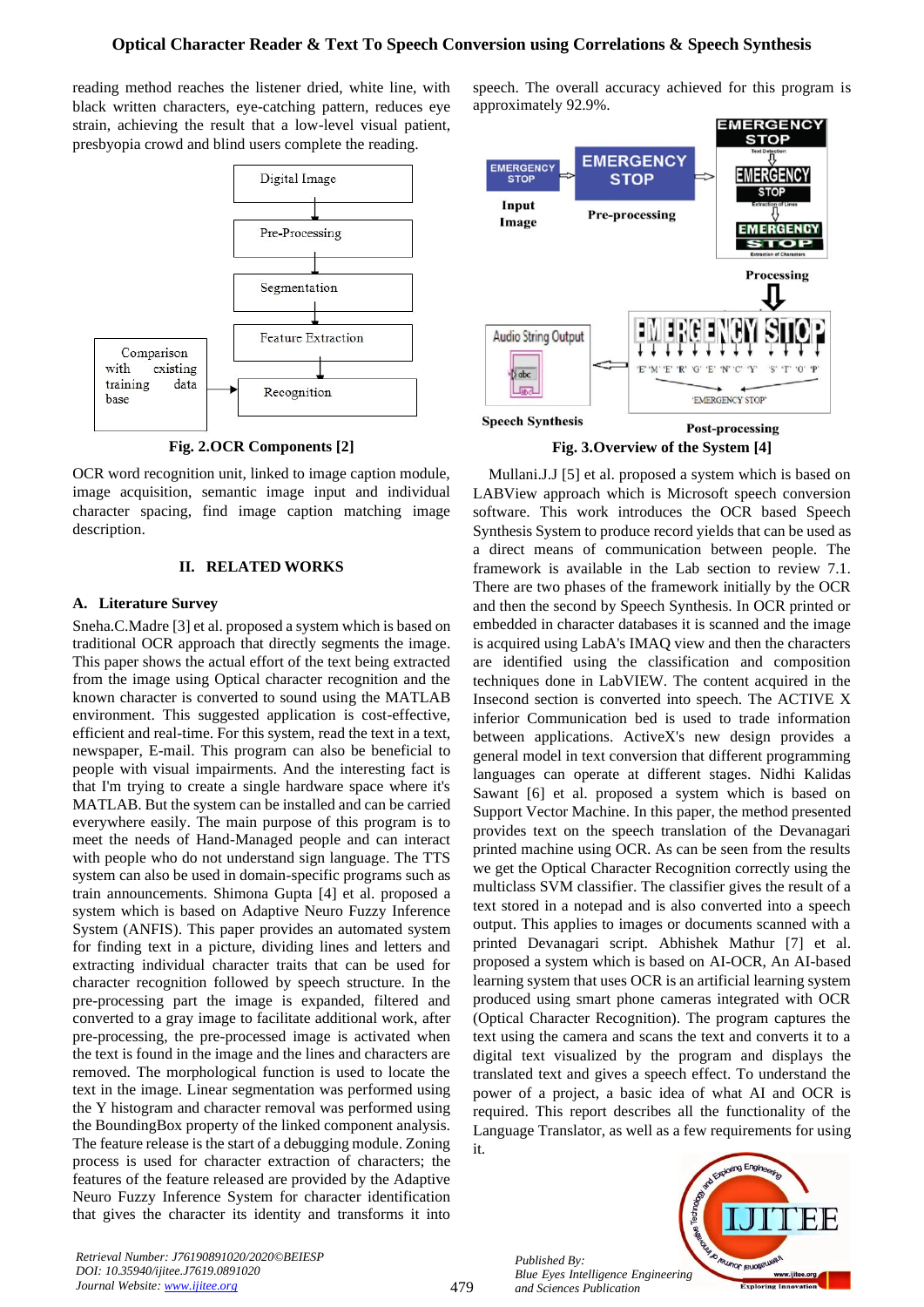

Therefore, a visually impaired person can easily use this AI-based learning program as a simple application friendly across the globe.

# **III. PROPOSED WORK & IMPLEMENTATION**

Proposed system is based on correlations and speech synthesis models where OCR recognizes the words effectively with high precision rate along with correct text to speech conversion. System is efficient for separating two closely spaced characters. System pre-processed the data using scaled color mapping with binary thresholding for better recognition then process the model with correlation for recognizing characters from the images and then apply speech synthesis for test to speech conversion effectively. There are two main approaches that system used i.e. Correlation and Speech Synthesizer. Where, correlation is a basic operation that we perform to extract information from images. Correlation is an image processing model which is also knows as a filtering technique for enhancing image and detecting edges from an image. It is also useful for image compression, color correction, object recognition & image segmentation. It accepts certain frequencies and rejects the other frequencies for removing background and highlighting the foreground objects. Correlation is a measurement of the similarities between two similar objects such as the predefined alphabets and recognizing a combination of those alphabets from an image.

 $\theta$   $\rho$   $q$   $r$   $s$   $t$   $u$   $v$   $w$   $x$   $y$   $z$ 

**Fig. 4.Predifined Alphabets**

![](_page_2_Picture_8.jpeg)

Fig. 4  $\&$  5 both are from similar family but one is the predefined or universal group and another one is composite string that may be a dictionary words or may not.

![](_page_2_Picture_10.jpeg)

**Fig. 6.Correlation Module**

*Retrieval Number: J76190891020/2020©BEIESP DOI: 10.35940/ijitee.J7619.0891020 Journal Website: [www.ijitee.org](http://www.ijitee.org/)*

Effect of Correlations over an image that highlighted the active frequencies and masks the background and may extract these characters.

### **B. Correlation Model**

Correlation is the process of moving a filter mask that is often referred to as a kernel over the image and calculating the number of products in each area. Integration is a function of filter migration. In other words, the first value of the connection corresponds to the total removal of the filter, the second value corresponds to the single displacement unit, and so on.

![](_page_2_Figure_16.jpeg)

It is an averaging filter and its boundary conditions are –

- **•** Ignore filtered values at the boundaries
- Pad with zeros
- Pad with first/last image values

![](_page_2_Figure_21.jpeg)

Where o (circle) denotes correlation, F has 2N+1 element with  $-N$  to N limit and  $F(0)$  is the center element. Gaussian blur as common practice –

$$
Log(x, y) = -\frac{1}{\pi \sigma^4} \left[ 1 - \frac{x^2 + y^2}{2\sigma^2} \right] e^{-\frac{x^2 + y^2}{2\sigma^2}}
$$

The value of  $\sigma$  is 1 for 3x3 matrix and 2 for 5x5 matrix,  $(x, y)$ are native pixels.

![](_page_2_Figure_25.jpeg)

**Fig. 7.Normalized Gaussian Filter** σ - Amount of smoothening

![](_page_2_Picture_27.jpeg)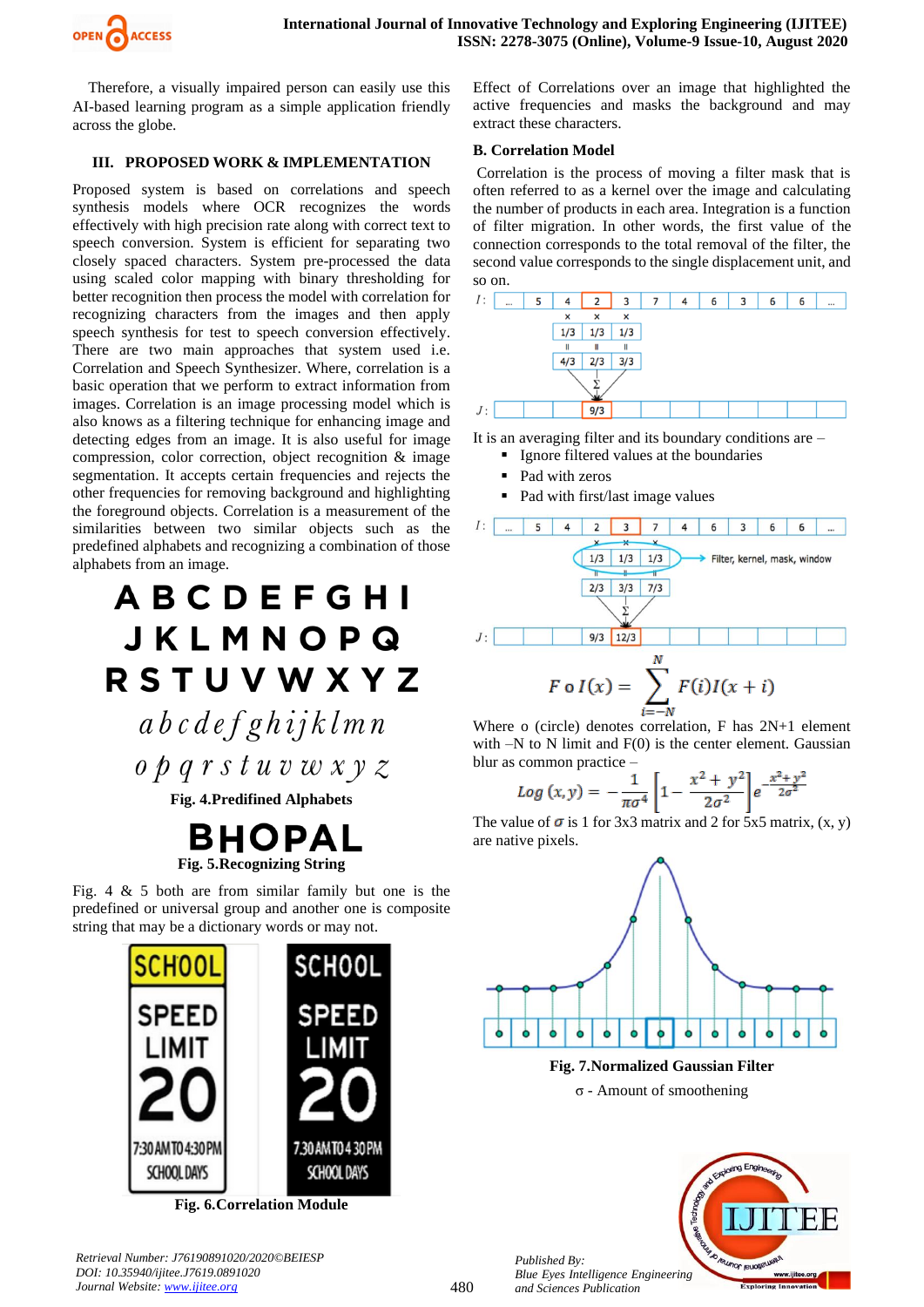![](_page_3_Figure_1.jpeg)

#### **C. Speech Synthesis**

Speech synthesis is an artificial expression of human speech. The computer program that has been used this feature is called a speech computer as well as speech synthesizer that can be implemented on the basis of software or hardware primitives. The text-to-speech system (TTS) converts a standard language text into a speech; some programs provide figurative language presentations such as typed text in speech. The text-to-speech system (or "engine") is made up of two parts: the front end and the back end. The front-end has two main functions. First, it converts raw text containing symbols such as numbers and abbreviations into the same word and text. This process is often referred to as text typization, pre-processing, or embedding. The front-end then assigns phonetic writing to each word, then splits and tags the text into prosodic parts, such as phrases, phrases and sentences. The back-end is often called a synthesizer and turns the symbolic language representation into sound.

![](_page_3_Figure_4.jpeg)

**Fig. 8 Block Diagram of Speech Synthesizer**

$$
P_{\theta}(x) = \sum_{t=1}^{T} p(x_t | x_1, ..., x_{t-1})
$$

 $P_{\theta}(x)$  is phonetic parameter, t-T is the time domain,  $p(x_t|x_1, ..., x_{t-1})$  is the frequency domain with respect to time. Most text-to-speech systems (TTS) do not produce representations of their input text, as the procedures for doing so are unreliable, poorly understood, and ineffective. Because of this, various guessing techniques are used to guess the correct way to trick home pages, such as checking out neighboring words and using frequency statistics. Recently TTS systems have begun to use HMMs (discussed above) to produce "speech components" to help disrupt home computers. This method is most effective in many cases such as "read" should be called "red" which means the past tense, or as "reed" meaning the present tense. Standard error rates when using HMMs in this way are usually less than 5 percent. These programs work well in many European languages, although access to the necessary training companies is always difficult in these languages.

![](_page_3_Figure_8.jpeg)

**Fig. 9 Flow Chart of Proposed Work**

In flow chart, first of all a 2D image matrix has to be browsed and input for preprocessing the data. Then it will convert it into gray levels as scaled color mapping and segment the image by binarization. Then Correlation filter has been applied once the frame is pre-processed. Then Gaussian filter has been applied for proper smoothening the data for background elimination then optical character can be extracted and speech synthesis can be applied for text to speech conversion.

# **E. Correlational & Speech Synthesizer Algorithm** Input: 2-D Image Matrix

Output: Convolutional Matrix

Step 1: Input 2-D Image Matrix

Step 2: Convert 2-D Image Matrix to Gray Levels with Scaled Color Mapping

Step 3: Thresholding the Gray Scaled Image to Binary Codes

Step 4: Initialize Correlation Function F

![](_page_3_Picture_17.jpeg)

*Retrieval Number: J76190891020/2020©BEIESP DOI: 10.35940/ijitee.J7619.0891020 Journal Website: [www.ijitee.org](http://www.ijitee.org/)*

481

*Published By: Blue Eyes Intelligence Engineering and Sciences Publication*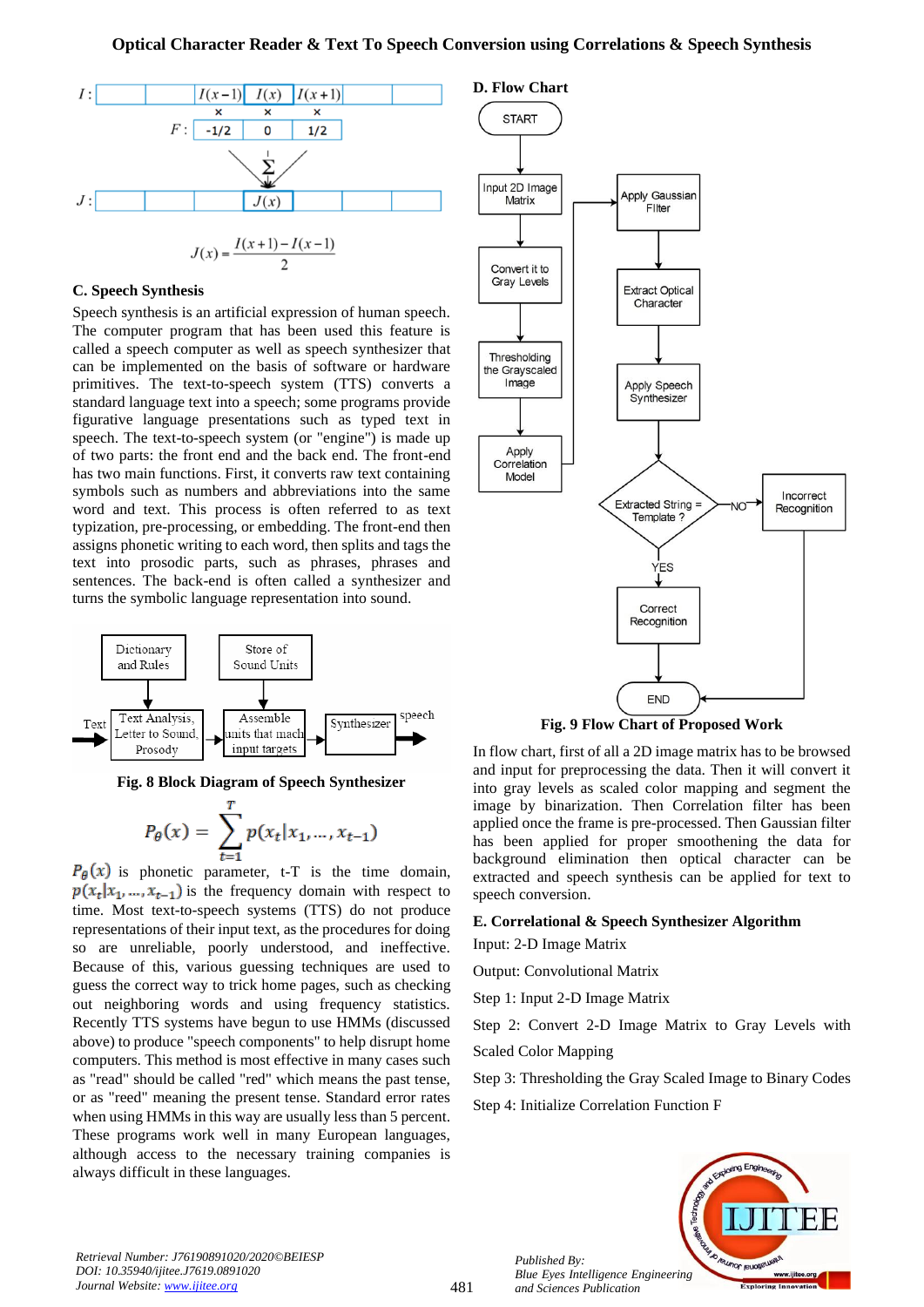#### **International Journal of Innovative Technology and Exploring Engineering (IJITEE) ISSN: 2278-3075 (Online), Volume-9 Issue-10, August 2020**

$$
F \circ I(x) = \sum_{i=-N}^{N} F(i)I(x+i)
$$

Where o (circle) denotes correlation, F has 2N+1 element with  $-N$  to N limit and  $F(0)$  is the center element.

Step 5: Apply Gaussian Filter

$$
Log(x, y) = -\frac{1}{\pi \sigma^4} \left[ 1 - \frac{x^2 + y^2}{2\sigma^2} \right] e^{-\frac{x^2 + y^2}{2\sigma^2}}
$$

The value of  $\sigma$  is 1 for 3x3 matrix and 2 for 5x5 matrix, (x, y) are native pixels.

Step 6: Convert extracted optical character to speech synthesis i.e. grapheme-to-phoneme

$$
P_{\theta}(x) = \sum_{t=1}^{T} p(x_t | x_1, ..., x_{t-1})
$$

 $P_{\theta}(x)$  is phonetic parameter, t-T is the time domain,  $p(x_t|x_1,...,x_{t-1})$  is the frequency domain with respect to time.

Step 7: Plot energy signal for phonetic time-freq domains Step 8: End

# **IV. RESULT ANALYSIS**

There are total no. of 52 frames have been tested and results are obtained accordingly. If a system is able to recognize character that matches with the template then it will be considered as correct recognition otherwise it will consider as incorrect recognition. System obtained 49 correct recognition attempt and 3 as incorrect recognition. So, the accuracy has been computed on the basis of correct recognition and incorrect one which is 94.23 %.

![](_page_4_Figure_13.jpeg)

**Fig. 10 Proposed GUI**

| question mark.jpg<br>1.1.1<br>:tails  | v<br>$\hat{\phantom{a}}$ | [52]<br>$Accuracy =$<br>$f_{\frac{x}{2}}$ >> | [1]   | [0]<br>[94.2307692307692] |
|---------------------------------------|--------------------------|----------------------------------------------|-------|---------------------------|
| pixels1.m                             |                          | [51]                                         | [1]   | [0]                       |
| pixels1.asv                           |                          | [50]                                         | $[1]$ | [0]                       |
| <b>OCRTTS.m</b>                       |                          | [49]                                         | $[1]$ | [0]                       |
| OCRTTS.fig                            |                          | [48]                                         | $[1]$ | [0]                       |
| <b>OCRTTS.asv</b>                     |                          | $[47]$                                       | $[1]$ | [0]                       |
| ocrrecords.sql                        |                          | [46]                                         | $[1]$ | [0]                       |
| <b>POR</b> ocr_psd.pdf<br>ocr_psd.psd |                          | [45]                                         | $[1]$ | [0]                       |
| OCR_perso2.m                          |                          | [44]                                         | $[1]$ | [0]                       |
| F<br>ocr12.jpg                        |                          | $[43]$                                       | [1]   | [0]                       |
| ocr11.jpg                             |                          | [42]                                         | [0]   | $[1]$                     |
| ocr10.jpg                             |                          | $[41]$                                       | $[1]$ | [0]                       |
| ocr9.jpg                              |                          | [40]                                         | $[1]$ | [0]                       |
| ocr8.jpg                              |                          | [39]                                         | $[1]$ | [0]                       |
| į<br>ocr7.jpg                         |                          | $[38]$                                       | $[1]$ | [0]                       |
| ocr4.jpg                              |                          | $[37]$                                       | $[1]$ | [0]                       |
| F<br>ocr3.jpg                         |                          | $[36]$                                       | [0]   | $[1]$                     |
| E,<br>ocr2.jpg                        |                          | [35]                                         | [1]   | [0]                       |
| <b>ET MOCHIN</b><br>ocr1.jpg          |                          | [34]                                         | [1]   | [0]                       |

#### **Fig. 11 Simulation Result**

Fig. 10 shows the graphical user interface of the proposed system with all pre-processing modules and approaches that have been applied over that. Fig. 11 shows the cosole result of the system that accquired 94.23 % of accuracy on the basis of 52 testing samples with different font, color, background, noisy image and many more. The obtained outcome is better than the previous one with less false recogniton rate.

CR- Correct Recognition, IR- Incorrect Recognition, TTC – Total Testing Class

|  |  | <b>Table- I: Result Analysis</b> |  |  |
|--|--|----------------------------------|--|--|
|--|--|----------------------------------|--|--|

|            | <b>Proposed</b> |
|------------|-----------------|
| <b>CR</b>  | 49              |
| IR         |                 |
| <b>TTC</b> | 52              |
| Accuracy   | 94.23 %         |

$$
Accuracy = \frac{TTC - IR}{TTC} * 100 %
$$
  
=  $\frac{52-3}{52} * 100 %$   
= 94.23 %

## **Table- II: Result Comparison**

|                    | Shimona Gupta [4]              | <b>Proposed</b>                          |
|--------------------|--------------------------------|------------------------------------------|
| Method             | <b>Adaptive Neuro</b><br>Fuzzy | Correlation and<br>Speech<br>Synthesizer |
| Target<br>Language | English                        | English                                  |
| <b>Error Rate</b>  | 7.10                           | 6.77                                     |
| Accuracy           | 92.9                           | 94.23                                    |

![](_page_4_Picture_24.jpeg)

*Retrieval Number: J76190891020/2020©BEIESP DOI: 10.35940/ijitee.J7619.0891020 Journal Website: [www.ijitee.org](http://www.ijitee.org/)*

*Published By:*

*and Sciences Publication*